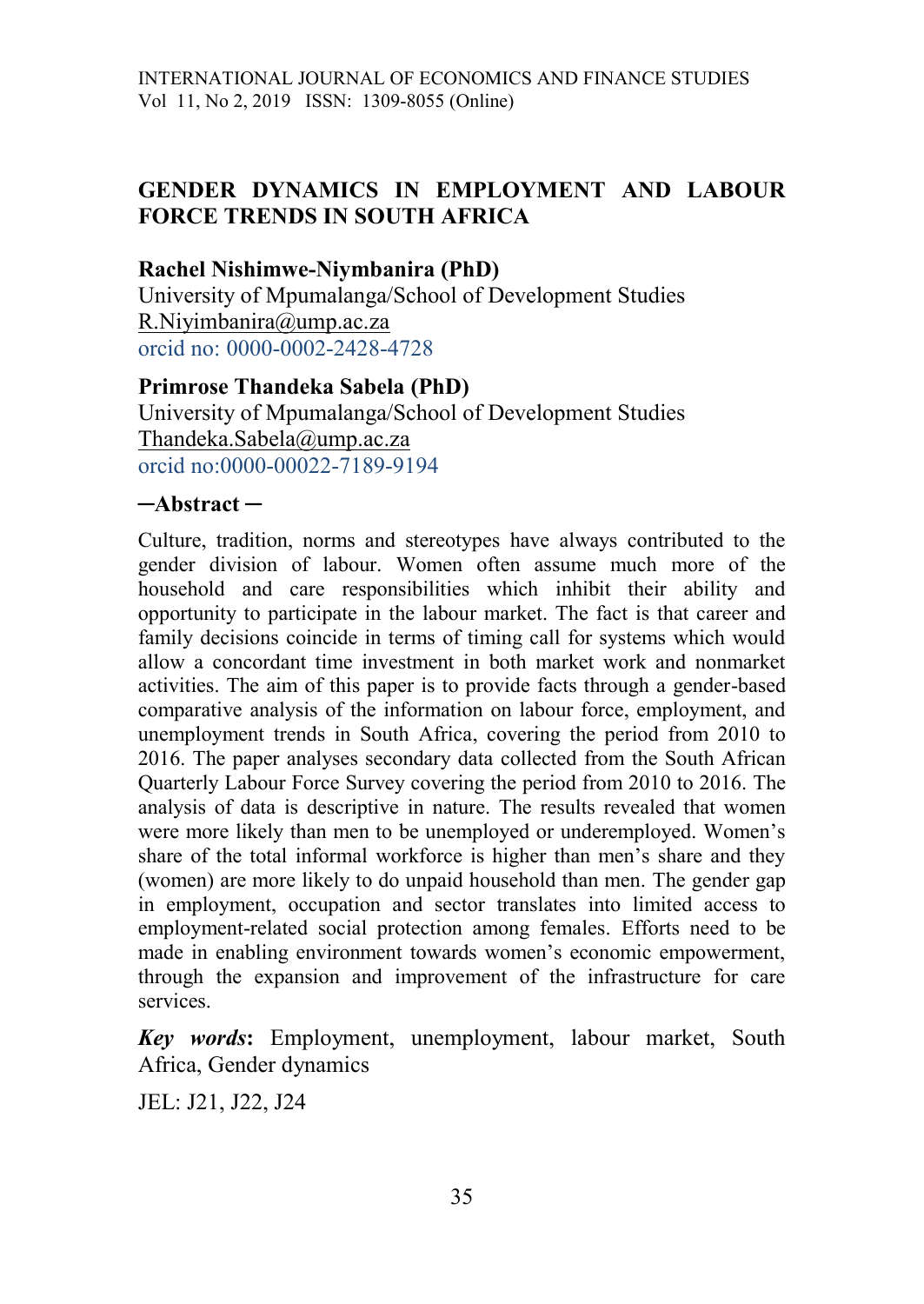# **1. INTRODUCTION**

Globally, the probability for women to join the labour market is estimated at 27 percentage points lower than those for men (International Labour Organisation, 2016). Women's lower participation rates relate to fewer employment opportunities, which negatively affect women's earning capacity and economic security. Hess (2018) reported that Cumberbatch stated that "equal pay and a place at the table are the central tenets of feminism". He further stated that looking at your quotas, ask what women are being paid. Lastly, the actor voiced out that "if my female co-star is not paid the same as the male co-star (referring to himself), therefore, he is not taking the role". The gender wage gap is estimated to be 23%; in other words, women earn 77% less of what men earn (UN Women, 2017). These gaps cannot only be described based on the differences in education or age, however, they are related to the underestimation of the women's work and capacities required. Women also face discrimination and career disruptions related to household care tasks (Levendale, 2017). The author further advocates that in both developed and developing countries, women continue to carry out the enormous household unpaid work which results in fewer hours for paid employment. On average, women carry out at least two and a half times more unpaid household duties than men (Levendale, 2017). Therefore, this suggests that one of the main objectives of development strategy should be to maximise the women integration in the economy.

In South Africa, Levendale (2017) claims that a sizeable segment of the population is considered as out of labour force. Women constitute around 51% of the working age population (15-64 years), but only 45% of women are employed within the formal labour force. The Research Brief on Gender and Equality in South Africa (2013-2017) states that South Africa remains one of the most unequal countries in the world and women have historically been marginalised and regarded as unequal compared to their male counterparts. Cultural and social practices continue to be blamed for these structural gender divisions. South Africa has taken great strides in terms of policy and legislative frameworks to address the structural or systemic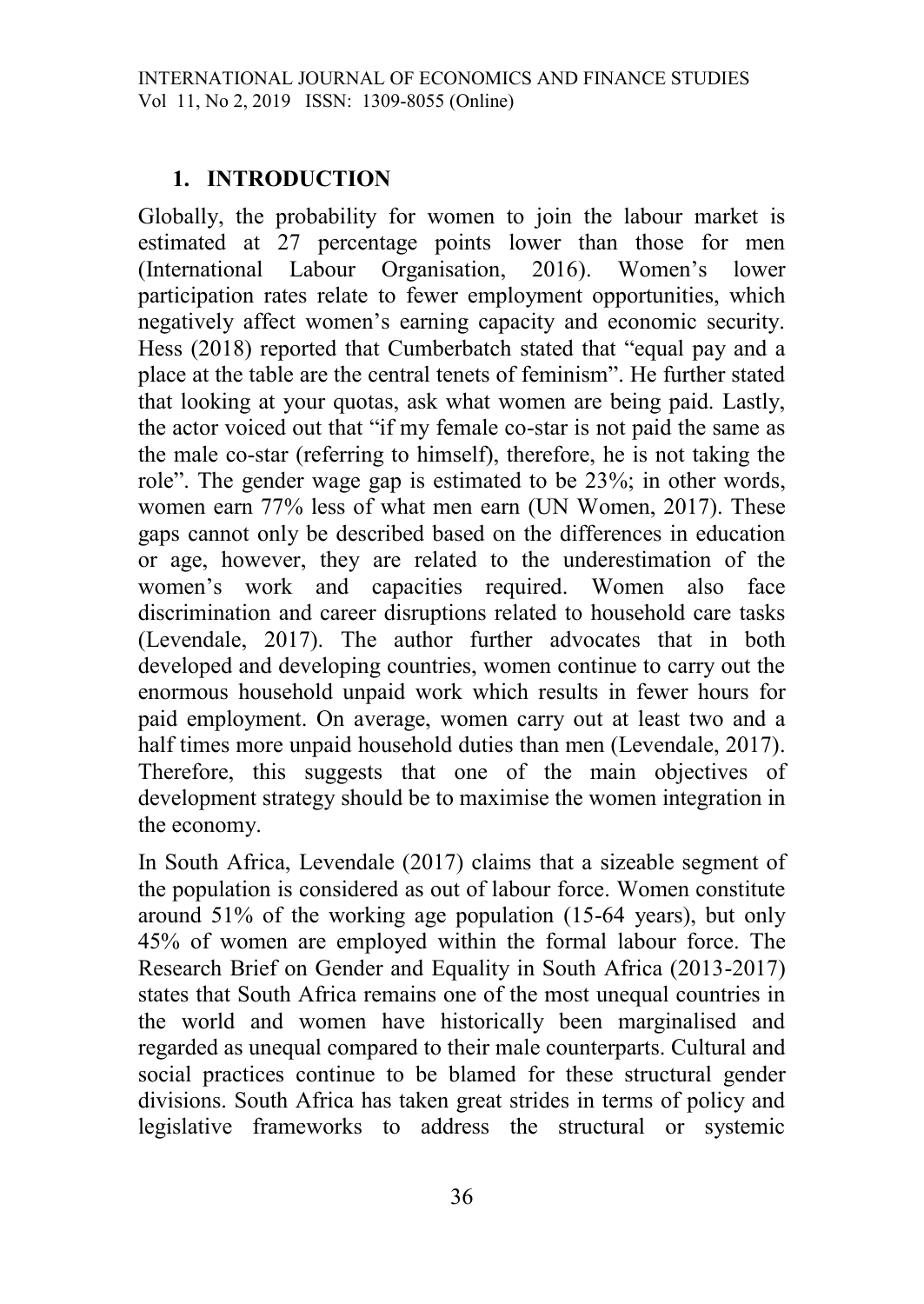inequalities, however, these seemingly cement the existing inequalities (Research Brief, 2013-2017). When government designs and implements policies, it is important to acknowledge the labour market hindrances that women experience via the equity challenge and to take into account explicit employment growth targets for women.

The aim of this paper is to analyse facts on employment, labour force and unemployment trends in South Africa, covering the period from 2010 to 2016, through a gender based comparative analysis. This will reinforce existing information on labour market trends and gender dynamics in order to sensitise stakeholders and the public in general. The engagement will foster insight around gender dynamics in the labour market and assist in devising accurate policies and strategies. This paper starts with a discussion on the background of the study and the conceptual framework. This is followed by an explanation on the source of data and the methodology utilised. The paper further presents and discusses the results, with the last part providing the concluding remarks.

# **2. CONCEPTUAL FRAMEWORK AND LITERATURE REVIEW**

South Africa has one of the most interesting labour markets in the world. Its sharp segmentation, high unemployment (26.7% in 2018 first quarter) and low non-farm informal sector employment make it an international outlier (Kingdon & Knight, 2007 & STATS SA, 2018). Despite high rate of unemployment noted in South Africa, there has been a dramatic increase in labour force participation of both men and women in South Africa since the mid-1990s. Beukes *et al.* (2017) complain that the policies around job creation tend to focus on the quantitative aspect, or on the number of jobs created, with little attention given to the capacity of labour which relates to utilisation of skills and qualifications in employment opportunities created. Female employment has largely been concentrated in the informal sector, where income is low and they dominate in employment that offers less job security and where benefits are non-existent. In the political arena, however, large increases in the number of parliamentary seats occupied by women (45%) have been noted and South Africa has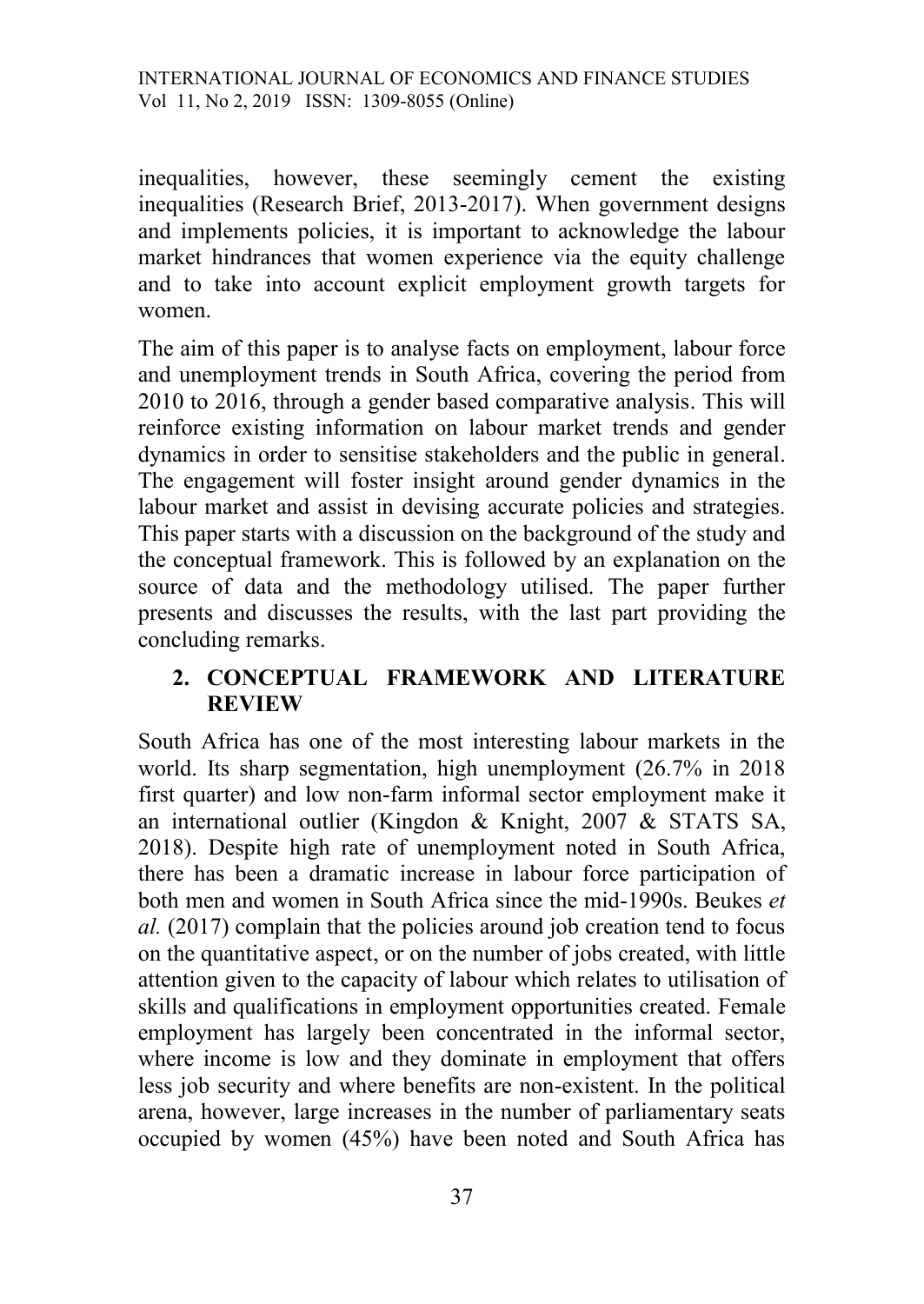been identified as one of the countries with the highest proportion of female members of parliament. Yet, women remain under-represented in senior management positions in the private sector, with only 13% of women on the boards of listed companies (OECD, 2012).What aggravates the situation is the issue of persistent gender wage differential which exists in the formal South African labour market (Casale, 2004; Levendale, 2017).

Historically, culture, tradition, mindsets, norms and stereotypes have always contributed to the gender division of labour. Women are generally in charge of reproductive role which involves performance of household duties and caring for children, the disabled and elderly in the household (Evandrou & Glaser, 2003; ILO, 2016). Women work fewer hours or cease working to carry out household activities which are unpaid for (Evandrou & Glaser, 2003; Levendale, 2017). These responsibilities limit the opportunities for women to climb the job ladder, develop and improve their skills and accumulate assets. Women's jobs continue to be mostly in the informal sector and parttime work and are described in four *Cs*: caring, cleaning, catering and cash registers, which pay less or involve 'payment in kind' (Chen *et al*., 2005; World Bank, 2005; ILO, 2016).

For women who work part-time, motherhood is frequently a problem trigger of poverty as they get paid only when they work. Women generally accept underpaying jobs with flexible working hours fully aware of the consequences, as this allows them to fulfil their traditional tasks of taking care of their homes (Bellamy & Rake, 2005; ILO, 2016). Most of these part-time jobs are frequently insecure, with low status, low occupational benefits and inadequate protection. Unlike other factors of production (i.e. capital and land), labour cannot be saved and used later. If labour is not used when it is available, it is lost forever. Yet, despite the advantages to be gained from employing women at their capacities, women continue to be underutilised. This underutilisation of women in the labour force results in a waste of valuable resources as women could make a large contribution to productivity and the economic prospects of a society.

The Human Science Policy Brief (2016) asserts that gender disparities in the South African labour market remain a festering problem and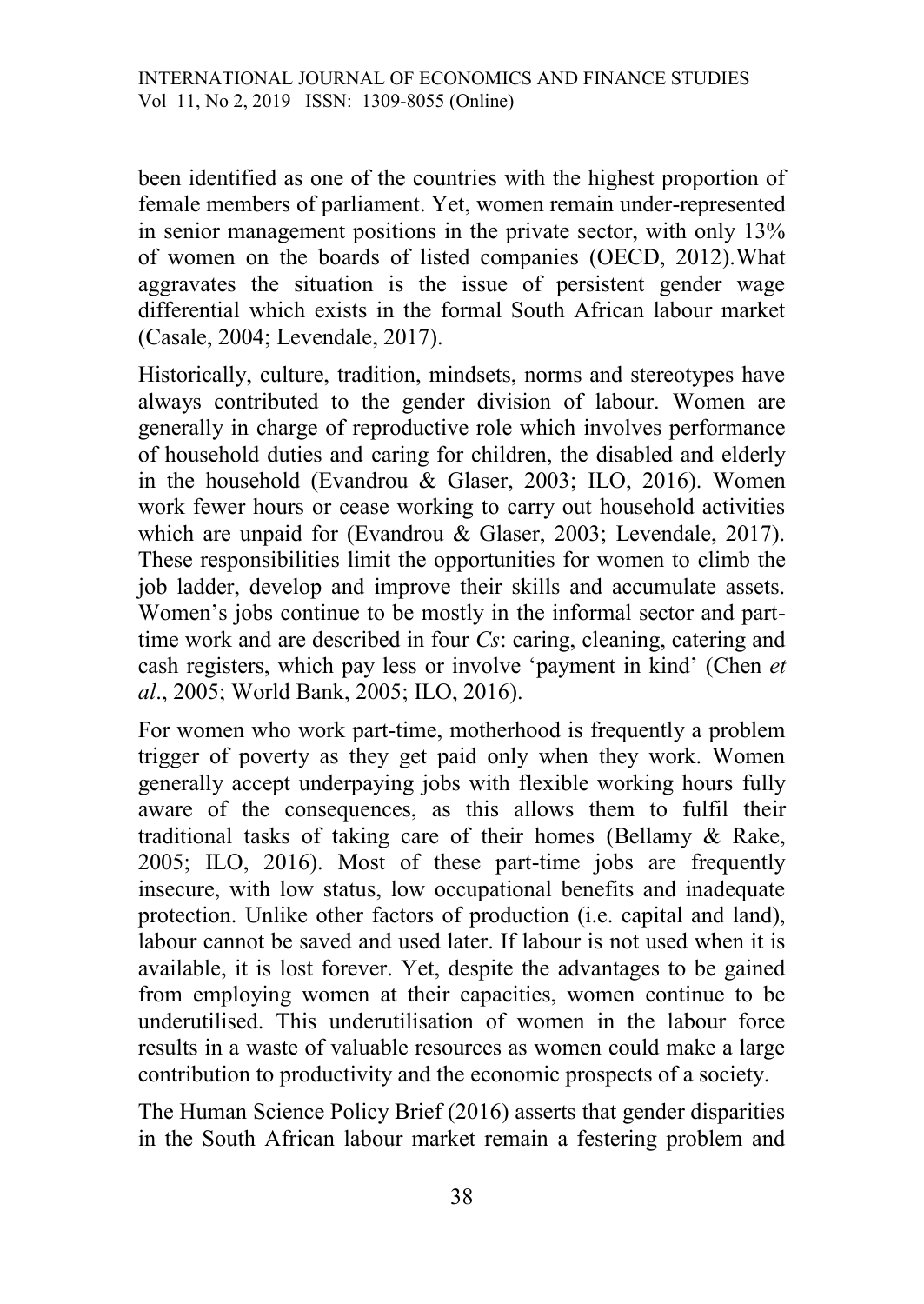gender equality remains a far-fetched dream for the majority of women, despite notable and significant strides in economic and social development. The gender employment gap is defined as the difference between the employment rate of men and women in which the gap seems to be wider with the majority of one group remaining outside the labour market (Eurofound, 2016). In most cases, the majority of women tend to remain outside the job market and the reality is that they are more likely to be unemployed and/or underemployed than their male counterparts. The Eurofound (2016) further asserts that women tend to be disadvantaged in the type of employment they engage in.

A person is considered unemployed if not working, currently available for work and seeking work (Byrne & Strobl, 2004). However, the rate of unemployment is in theory straightforward, but difficult in practice. Byrne and Strobl (2004) argue that the unemployment rate can only be determined if the category or subgroup to which the unemployed people belong, is considered. An emerging group of the unemployed, those who have given up looking for work, are not considered in the definition, and Bhorat and Khan (2018) refer to the group as the non-searching unemployed who are discouraged and remain unabsorbed by the labour force.

Despite the observed consistent inability of the economy to generate a sufficient number of jobs to fight higher levels of unemployment in the country, an increase in employment rates is noted (Festus, *et al*, 2015). The female share of employment has substantially increased from 39.1% in 1995 to 43.9% in 2013 (Festus, *et al.*, 2015). However, this assertion about the increase in female employment has raised questions on labour market issues around female employment such as underemployment and the type of employment (productive or unproductive) females tend to engage in.

The concept of underemployment is complex in nature because the different type of underemployment exists. The definition may be determined by the context, sector, time and other aspects such as possession of skills and experience. Beukes *et al.* (2017) defines underemployment as a situation reflecting over-qualification or underutilisation of the productive capacity of the employed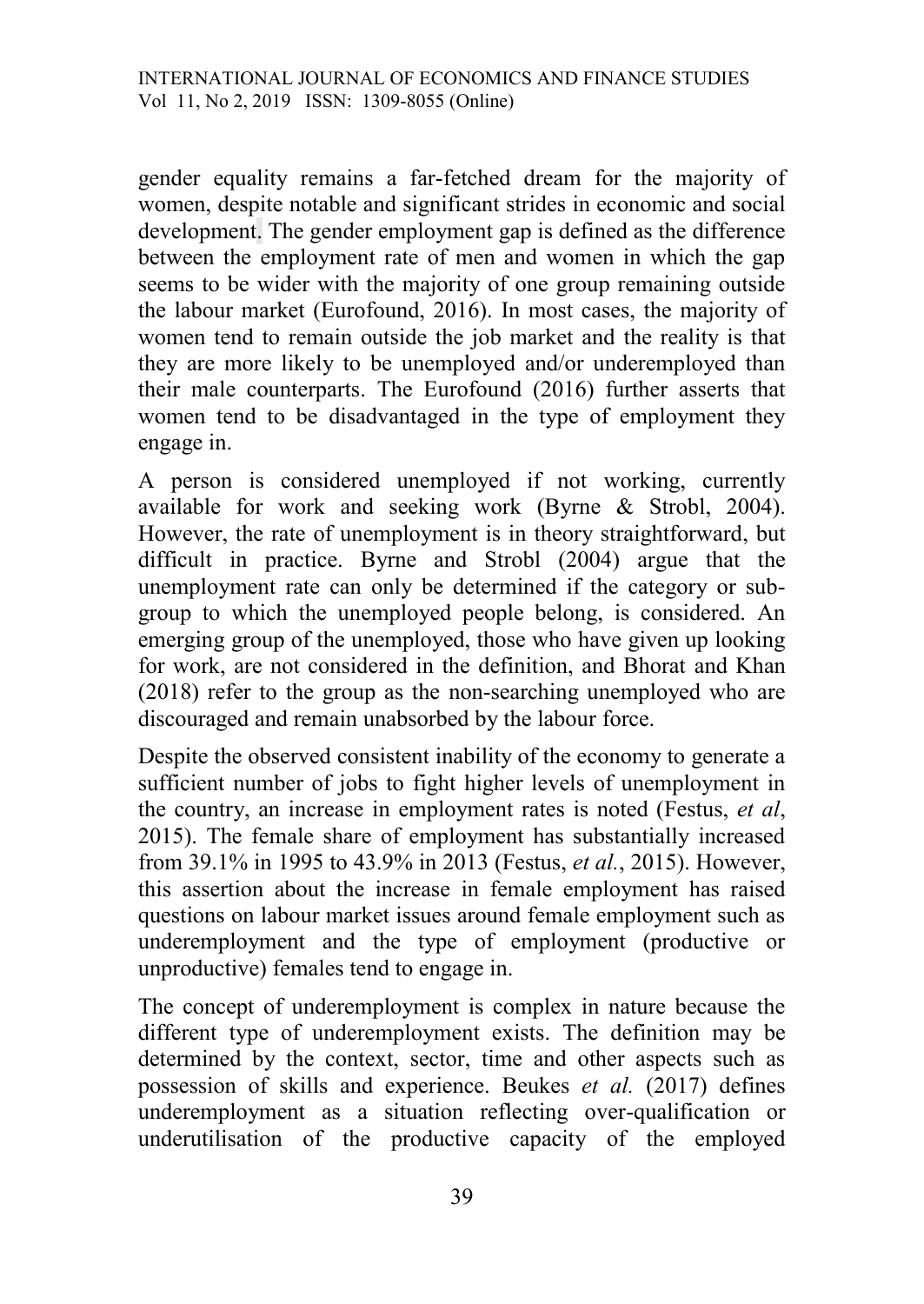population. The time-based or time-related approach used in the paper refers to the type of underemployment characterised by a situation where the skills and experience are under-utilised because workers are forced to work for a few hours. This implies that the workers are not given the opportunity to utilise their productive abilities in full. Underemployment amongst women manifests itself in various forms such as over-qualification and under-qualification. Women may possess skills and experience required but may not be given recognition deserved due to gender inequality and other socio-cultural aspects. Furthermore, underemployment may be due to underqualification which translates to lack of skills required for the job, a major force which drives women to be absorbed in casual or seasonal employment. Gender differentiation with reference to access to education generally informs the latter where lack of investment in education is deliberate for women in most households, particularly where it is believed that investment in education is tantamount to waste of resources. Better labour market outcomes guaranteed by investment in education are non-existent and not considered, which relegates women to underemployment.

## **3. METHODOLOGY**

The paper analyses secondary data selected from the South African Quarterly Labour Force Survey (QLFS) covering the period from 2010 to 2016 based on second-quarter (Q2) results. The QLFS is a household-based sample survey conducted by Statistics South Africa. The data were obtained from the labour market activities of individuals aged 15 years or older who live in South Africa. The year 2010 has marked the recovery of international crisis and during economic crises women lose more employment in percentage terms than men (Braunstein & Heintz, 2006). Hence, the inclusion of year 2008 and 2009 would have an impact on analysis and results of the paper. The economic crisis affects the labour market. The analysis of data is descriptive in nature. Quantitative data gathered is summarised and described using tables.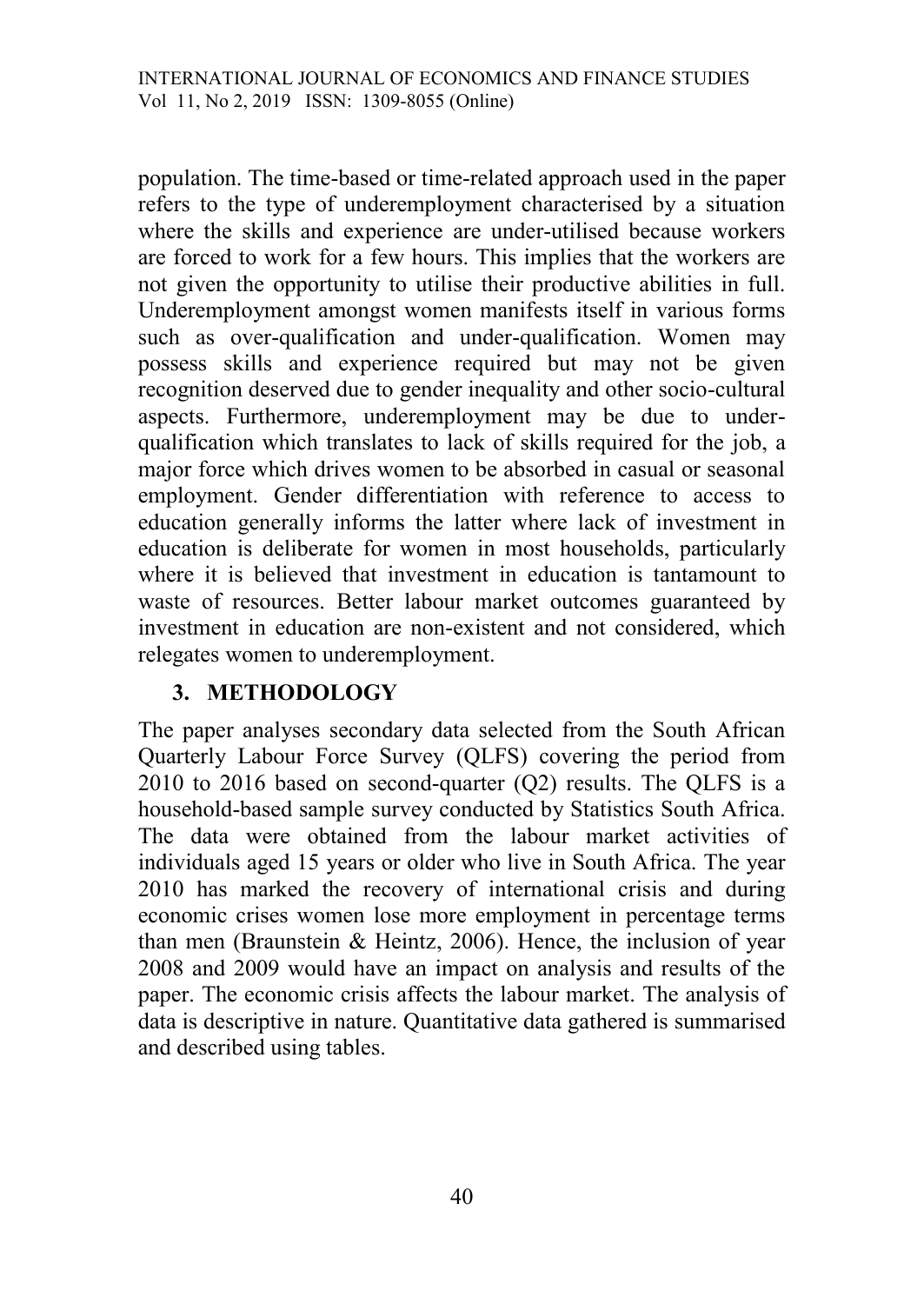# **4. RESULTS AND DISCUSSION**

### **4.1. Labour force characteristics**

The world made collective commitments to reduce the gender gap in labour force and agreed on a set of key principles to improve the quality of women's employment. These commitments are in line with the goal number 8 of the 2030 Sustainable Development Goals (SDGs) which is devoted to promoting sustained, inclusive and sustainable economic growth, full and productive employment and decent work for all. Particularly, through SDG target 8.5, the world committed to achieving full and productive employment and decent work for all women and men, including young people and persons with disabilities, and equal pay for work of equal value by 2030. Despite some progress in recent years, the gender gaps in labour market participation remains large in South Africa. Table 1 depicts the information regarding labour force characteristics by sex based on strict definition of unemployment.

**Table 1: Labour force characteristics by sex based on strict definition of unemployment (2008 Q2-2016 Q2)** 

| $\cdot$                                                         |         | ∼       | ∼       |         |                |         |  |  |
|-----------------------------------------------------------------|---------|---------|---------|---------|----------------|---------|--|--|
| <b>Labour force characteristics</b>                             | 2010    |         | 2016    |         | Gender gap (%) |         |  |  |
|                                                                 | $F(\%)$ | $M($ %) | $F(\%)$ | $M($ %) | 2010           | 2016    |  |  |
| Working age (15-64 years)                                       | 51.2    | 48.8    | 50.6    | 49.4    | $-2.4$         | $-1.2$  |  |  |
| Labour Force participation                                      | 48.8    | 63.7    | 51.4    | 64.5    | 14.9           | 13.1    |  |  |
| Employed                                                        | 72.6    | 76.8    | 70.9    | 75.4    | 4.2            | 4.5     |  |  |
| Formal sector (non-agriculture)                                 | 63.6    | 74.1    | 67.9    | 72.1    | 10.5           | 4.2     |  |  |
| Informal sector (non-agriculture)                               | 16.3    | 16.8    | 14.2    | 17.6    | 0.5            | 3.4     |  |  |
| Agriculture                                                     | 3.7     | 5.5     | 3.5     | 6.7     | 1.8            | 3.2     |  |  |
| Private households                                              | 16.4    | 3.5     | 14.5    | 3.6     | $-12.9$        | $-10.9$ |  |  |
| Unemployment rate                                               | 27.4    | 23.2    | 29.1    | 24.6    | $-4.2$         | $-4.5$  |  |  |
| Not economically active                                         | 51.2    | 36.3    | 48.6    | 35.5    | $-14.9$        | $-13.1$ |  |  |
| Discouraged work-seeker                                         | 6.4     | 5.5     | 7.4     | 6.4     | $-0.9$         | $-1.0$  |  |  |
| Other (not economically active)                                 | 44.8    | 30.9    | 41.2    | 29.1    | $-13.9$        | $-12.1$ |  |  |
| <b>Source:</b> OLFS 2010-2016 (Statistics SA); Own Calculations |         |         |         |         |                |         |  |  |

The labour force participation of both females and males has slightly increased from 2010 to 2016. There are higher rates of female working age population compared to their male counterparts, but female labour force participation remains lesser. In 2010, the gender gap in labour participation has been very high (14.9 %) and, it has slightly decreased to 13.1% in 2016. This emphasises the fact that women often assume much more of the household and care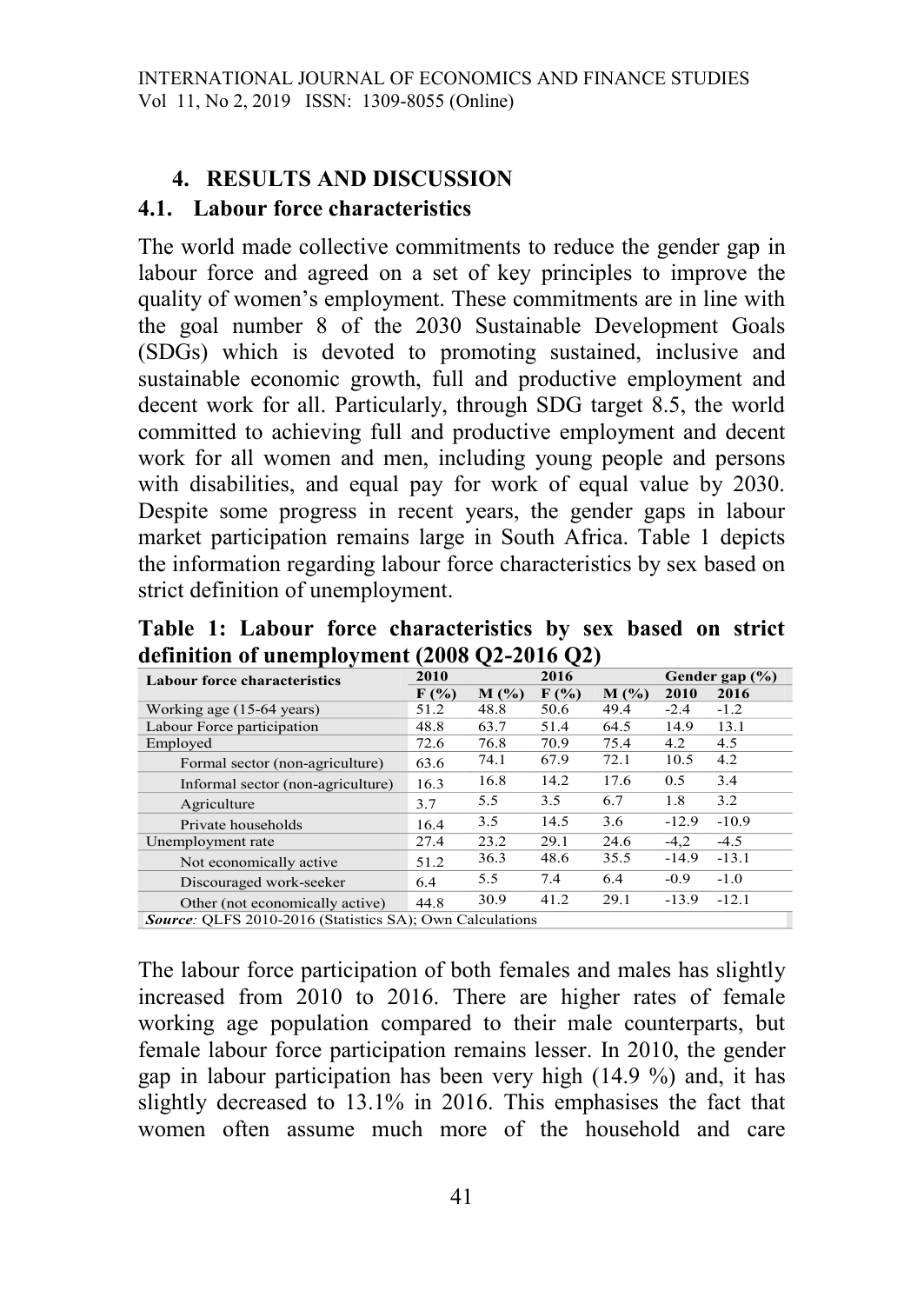responsibilities which inhibit their ability and opportunity to participate in labour market. Table 1 indicates that women are more likely to be discouraged work-seekers and not economically active than men.

The labour force participation of females slightly increased between 2010 and 2016 from 48.8% to 51.4%, and male participation from 63.7% to 64.5%. The rate of employment for females, however, decreased from 72.6% to 70.9% from 2010 to 2016. The corresponding estimates for males are 76.8% and 75.4% respectively. This drop in employment might be attributed to the fact that labour force participation increased to a greater extent than its demand and as a result, women are overrepresented among the unemployed. Notwithstanding the slight decrease in the proportion of both females and males employed in 2010 compared to 2016, the gender gap in employment is consistently substantial (4.2 % in 2010 to 4.5% in 2016). Both male and female unemployment rate increased between 2010 and 2016, with women being less employed. Between 2010 and 2016 the national unemployment rate has also been increasing from 25.1% to 26.6% but the female employment is higher and increased at a higher ratio (27.4% & 29.1% respectively) than the national average.

The formal sector outside of agriculture is a larger source of work for males than for females. From 2010 to 2016, the gender gap in formal sector employment shows a declining tendency and it has narrowed from 10.5% in 2010 to 4.2% in 2016. Women's share of the total informal workforce outside of agriculture (informal sector nonagriculture and private households) is higher than men's share

## **4.2. Gender d**i**fference in employment occupation**

Occupational segregation contributes significantly to gender gaps, both in terms of the number and the quality of jobs. Women in employment are overrepresented in a range of sectors and occupations. Globally, estimates show that women remain overrepresented (compared to their share in total employment) as 'Clerical, service and sales workers' and in 'Elementary occupations' (ILO, 2016). Table 2 depicts the estimates regarding 'employed by sex and occupation'.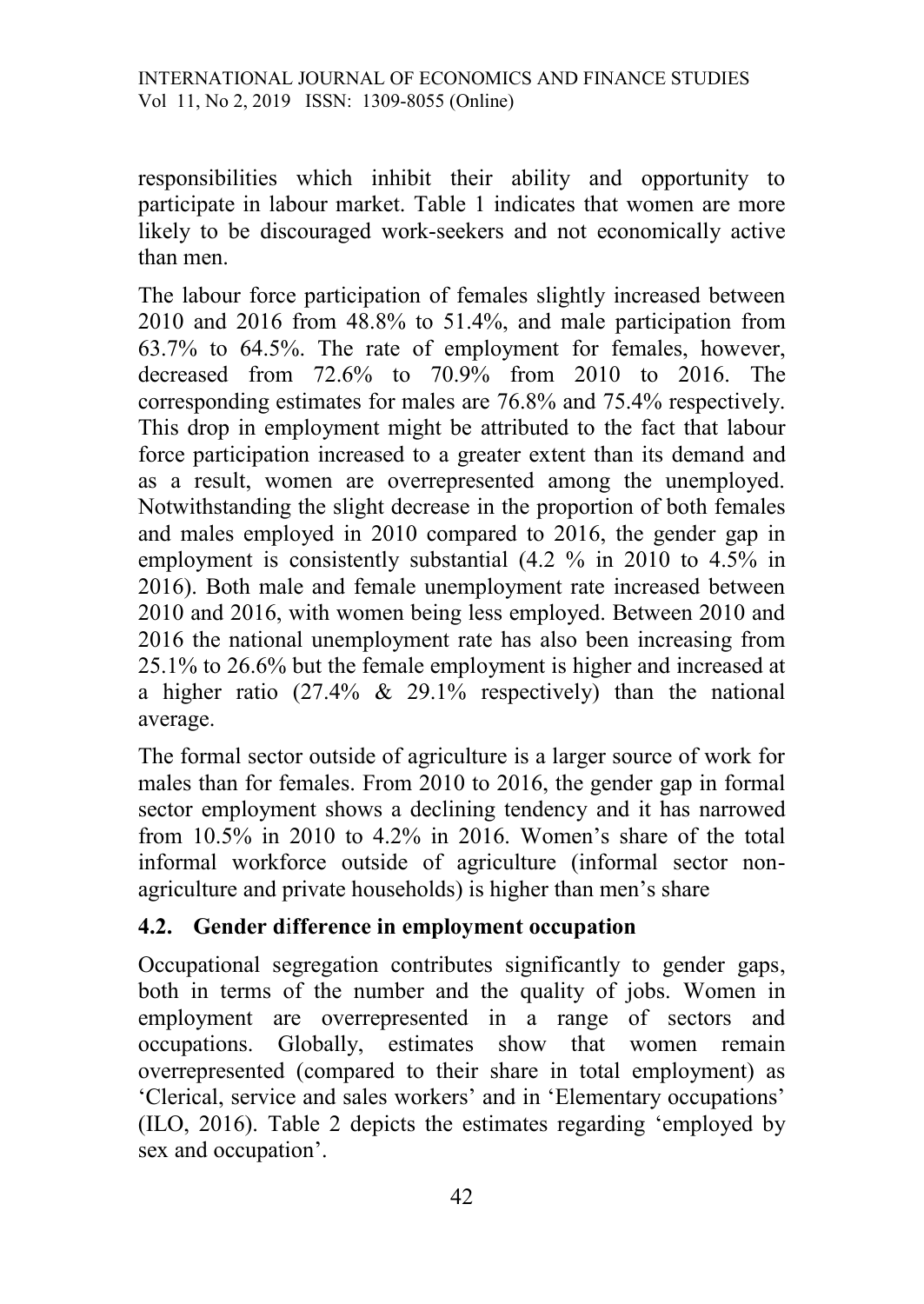INTERNATIONAL JOURNAL OF ECONOMICS AND FINANCE STUDIES Vol 11, No 2, 2019 ISSN: 1309-8055 (Online)

| Occupation                                                      |                             | 2010    | 2016               |      | Gender gap (%) |         |  |  |
|-----------------------------------------------------------------|-----------------------------|---------|--------------------|------|----------------|---------|--|--|
|                                                                 | $\mathbf{F}(\mathcal{V}_0)$ | $M($ %) | $F(\%)$<br>$M(\%)$ |      | 2010           | 2016    |  |  |
| Manager                                                         | 4.9                         | 9.8     | 6.0                | 10.3 | 4.9            | 4.3     |  |  |
| Professional                                                    | 5.9                         | 5.7     | 6.7                | 4.6  | $-0.2$         | $-2.1$  |  |  |
| Technician                                                      | 14.1                        | 8.5     | 11.8               | 7.9  | $-5.6$         | $-3.9$  |  |  |
| Clerk                                                           | 17.5                        | 6.4     | 17.3               | 5.1  | $-11.1$        | $-12.2$ |  |  |
| Sales and services                                              | 14.7                        | 142     | 17.4               | 14.4 | $-0.5$         | $-3.0$  |  |  |
| Skilled agriculture                                             | 0.6                         | 1.0     | 0.2                | 0.6  | 0.4            | 0.4     |  |  |
| Craft & related trade                                           | 3.1                         | 19.0    | 3.0                | 19.2 |                | 16.2    |  |  |
| machine<br>Plant<br>$\&$                                        | 2.6                         | 12.9    | 2.3                | 12.1 | 10.3           | 9.8     |  |  |
| operator                                                        |                             |         |                    |      |                |         |  |  |
| Elementary                                                      | 20.9                        | 22.0    | 21.2               | 25.1 | 1.1            | 3.9     |  |  |
| Domestic worker                                                 | 15.6                        | 0.5     | 14.1               | 0.7  | $-15.1$        | $-13.4$ |  |  |
| <b>Source:</b> QLFS 2010-2016 (Statistics SA); Own Calculations |                             |         |                    |      |                |         |  |  |

**Table 2: Employed by sex and occupation (2010 Q2-2016 Q2)**

In South Africa, estimates indicate that women continue to be concentrated in elementary occupations (21.2%), Clerical (17.3%) and domestic work (14.1%) in 2016. These were the major sources of employment for women, housing more than half of the employed females in 2016 and they are regarded as the lowest paying occupations in developing countries (ILO (2016). Domestic work is highly female-dominated and females consistently outnumber males in the domestic work occupational field. In 2016, approximately 94.1% of all domestic workers in South Africa were females. Domestic work forms part of the largest area of employment for Black women in South Africa. With no education and very little information about their rights, domestic workers' daily lives remain characterized by various sorts of abuse and exploitation (Tolla, 2013).

Women are emerging in the so-called highest paid occupational groups classified as managers, professionals and technicians. The rate of management occupation held by women and men increased from 4.9 to 6.0% and 9.8 % to 10.3 %, respectively, between 2010 and 2016. Notwithstanding these increases, the percentage of management occupation is more than twice as high for men as for women. This could indicate that females remain poorly represented in decisionmaking positions with males continuing to lead management positions. Therefore, traditional beliefs and cultural attitudes regarding the role and position of females in society are still coarse. Occupational segregation is a concern, as highlighted by the  $16<sup>th</sup>$ Commission for Employment Equity (CEE) (2015-2016) annual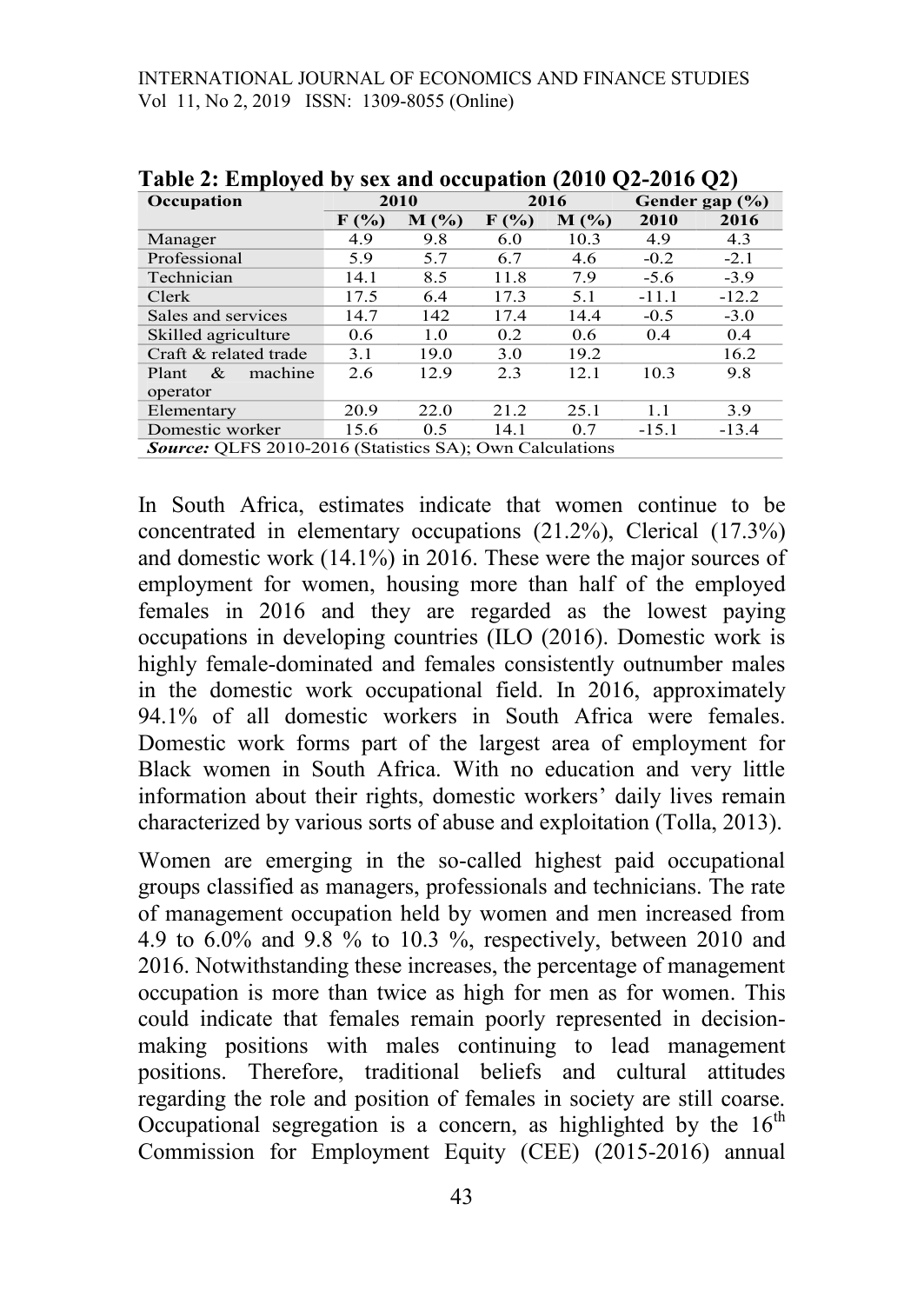report, which pinpoints that men represent the majority of top and senior management positions in every sector. According to Sustainable Development Goal number 5, women should access full and effective participation and enjoy equal opportunities for leadership at all levels of decision making in political, economic and public life (SDG, target 5.5).

During the same period there has been a drop in the rate of professional men from 5.7% to 4.6% and technicians from 8.5% to 7.9%. The decrease in professional and technician males against the increase in professional and technician females led to a gender gap in these occupations in women's favour. There is a slight overrepresentation of women in the professional and technical occupations. However, the professional posts in South Africa mostly include teachers and nurses.

### **4.3. Status in employment**

Women's daily lives around the world bring out one important feature which is unpaid care work as this is viewed as a female duty (Ferrant, Pesando & Nowacka, 2014). Defining women's personality to the domestic arena is one of the hindrances to women's entry into the paid labour force. Table 3 shows figures on 'employed by sex and status in employment' from 2010 to 2016.

|          |  |  |  | Table 3: Employed by sex and status in employment (2010Q2- |  |
|----------|--|--|--|------------------------------------------------------------|--|
| 2016 Q2) |  |  |  |                                                            |  |

| <b>Status in employment</b>                                     | 2010 |            |                  | 2016       | Gender gap (%) |        |  |  |
|-----------------------------------------------------------------|------|------------|------------------|------------|----------------|--------|--|--|
|                                                                 | F(%) | $M($ % $)$ | $\mathbf{F}$ (%) | $M($ % $)$ | 2010           | 2016   |  |  |
| Employee                                                        | 85.8 | 83.6       | 87.9             | 82.9       | $-2.2$         | -5     |  |  |
| Employer                                                        | 2.4  | 7.3        | 2.8              | 7.6        | 4.9            | 4.8    |  |  |
| Own-account worker                                              | 10.5 | 8.4        | 8.6              | 9.2        | $-2.1$         | 0.6    |  |  |
| Unpaid household<br>member                                      | 1.3  | 0.6        | 0.7              | 0.3        | $-0.7$         | $-0.4$ |  |  |
| <b>Source:</b> OLFS 2010-2016 (Statistics SA); Own Calculations |      |            |                  |            |                |        |  |  |

The period between 2010 and 2016 has witnessed an increase in the number of women employees and employer status. The share of women employers is consistently lower compared to their male counterparts. Particularly in 2016, the proportion of women employers (2.8%) was more than two times less than men's (7.6%).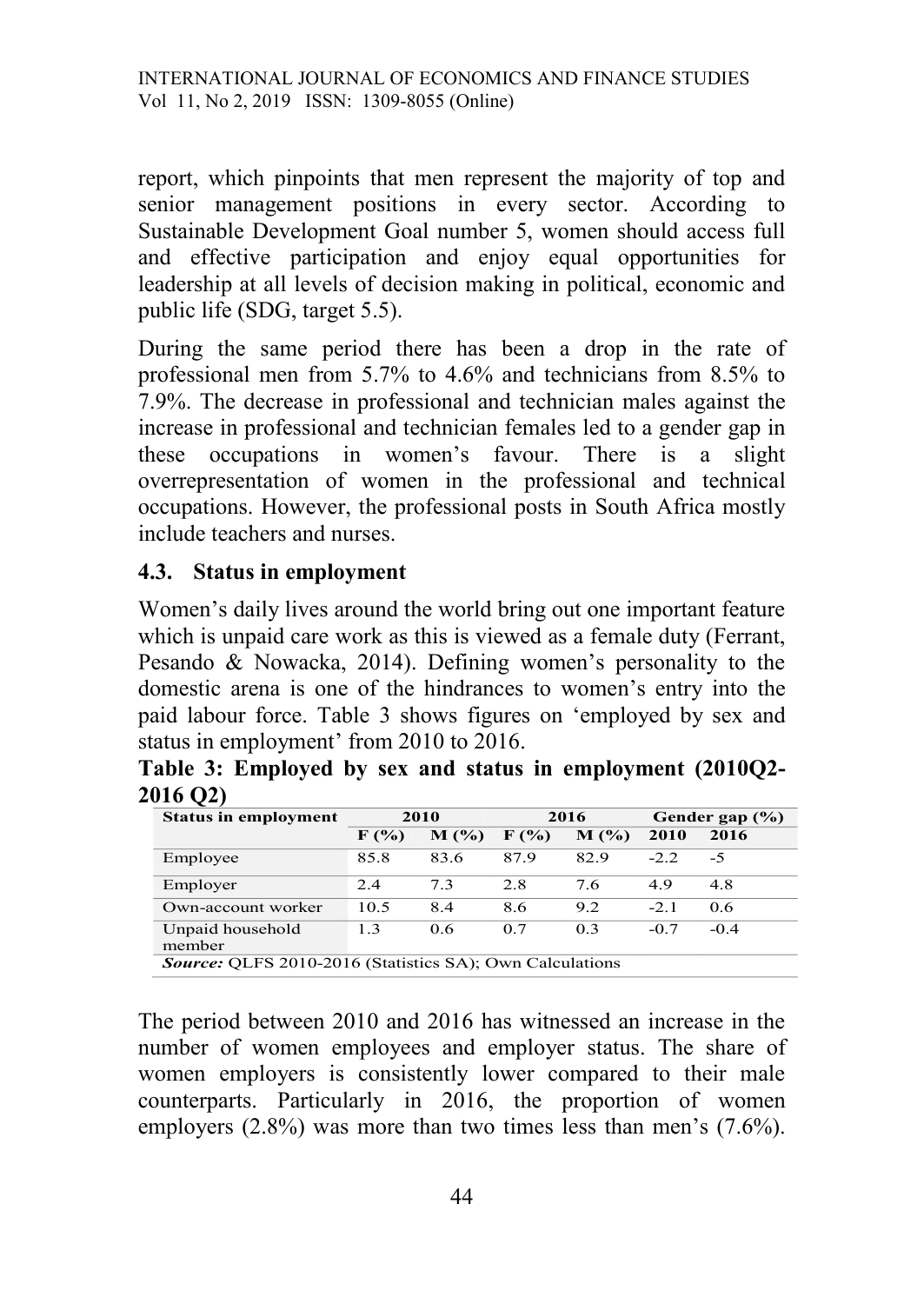Over the same period, the proportion of male employees decreased, while their number as employers and own-account workers increased. Table 3 indicates that the share of female employees is higher than that of males. Own-account worker seems to be the second employment status that house workers after the status of employee in South Africa. For women, barriers including lack of capital, lack of entrepreneurial skills, and inability to penetrate informal community networks that control opportunities, generally prevent their participation in self-employment (employer and own-account worker) (Levendale, 2017).

In Table 3, women are more likely to do unpaid work than men. The share of women in unpaid work is consistently more than twice that of men. Each individual has to decide how to divide his or her time between work and leisure, productive and reproductive activities, paid and unpaid work. The quantity of labour supplied decreases as the quantity of leisure demanded increases. Therefore, every minute more that a woman devotes to unpaid work denotes one minute less that she could be possibly using on market-oriented activities. The unequal distribution of unpaid care work between women and men does not only denote violation of women's rights, but also a limitation on their economic empowerment (Ferrant *et al*., 2014). However, time spent cooking, cleaning and care-providing for children, the sick and the elderly forms part of unpaid work which principally contributes toward the world of strong families, societies, and nations. Such domestic work has been labelled as 'the work that makes all other work possible' (Slaughter, 2016).

# **4.4. Employed by sex and usual hours of work (2008-2016)**

According to 9<sup>th</sup> International Conference of Labour Statisticians in 2013, the statistical notion of 'time-related underemployment' refers to persons who are willing and available to work additional hours and whose working hours are below a given threshold relating to working time. Usual working hours per week include the number of hours during which an individual may exercise during a typical workweek. Table 4 indicates the estimates of employed by sex and usual hours of work.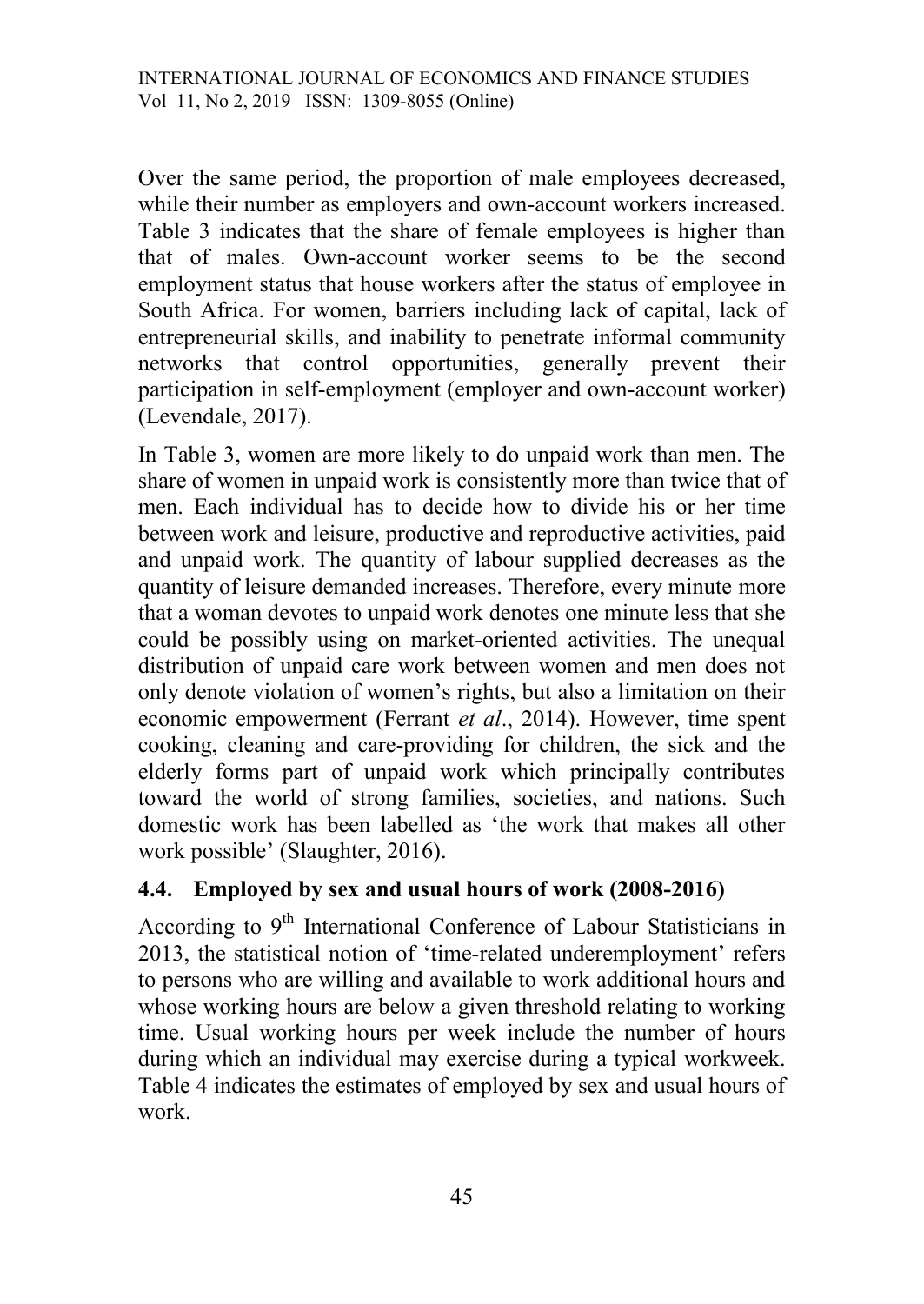| <b>Hours of work</b>                                            |         | 2010    | 2016    |         | Gender Gap (%) |        |  |  |
|-----------------------------------------------------------------|---------|---------|---------|---------|----------------|--------|--|--|
|                                                                 | $F(\%)$ | $M($ %) | $F(\%)$ | $M($ %) | 2010           | 2016   |  |  |
| Working less than                                               | 3.0     | 1.3     | 3.3     | 14      | $-1.7$         | 1.9    |  |  |
| 15 hours/week                                                   |         |         |         |         |                |        |  |  |
| Working 15-29                                                   | 9.3     | 3.7     | 9.7     | 43      | $-5.6$         | $-5.4$ |  |  |
| hours per week                                                  |         |         |         |         |                |        |  |  |
| Working 30-39                                                   | 10.6    | 4.6     | 9.5     | 4.5     | $-6.0$         | $-5.0$ |  |  |
| hours per week                                                  |         |         |         |         |                |        |  |  |
| Working 40-45                                                   | 52.4    | 55.3    | 54.9    | 55.6    | 2.9            | 0.7    |  |  |
| hours per week                                                  |         |         |         |         |                |        |  |  |
| Working more than                                               | 24.7    | 35.0    | 22.5    | 34.1    | 10.3           | 11.6   |  |  |
| 45 hours/week                                                   |         |         |         |         |                |        |  |  |
| <b>Source:</b> OLFS 2010-2016 (Statistics SA); Own Calculations |         |         |         |         |                |        |  |  |

**Table 4: Employed by sex and usual hours of work (2010Q2- 2016Q2)**

Table 4 indicates that the predominant working hours among women and men is 40 hours or more. The incidence of men and women working 40-45 hours per week has grown between 2010 and 2016. Over the period between 2010 and 2016, the gender gap in working 40-45 hours per week appears to show a reasonable reduction over time from 2.9% in 2010 to 0.7%. The share of women in time-related underemployment exceeds that of men. In 2016, the share of employed women working less than 30 hours per week estimate is almost double (22.5%) that of their male counterparts (10.2%). On the contrary, the share of men working more than 45 hours outnumbers that of females, hence, men tend to work longer hours than women. Underemployment is consistently higher for women than it is for men. This is in line with Niyimbanira's (2016) findings that confirmed that the probability of a female being underemployed is more than that of a male.

Time is an extremely valuable and limited resource. Individual preferences for women's roles as wives, mothers, and economic agents affect women's decision to apportion time to market-oriented work. The fact is that career and family decisions coincide in terms of timing calling for systems which would allow a concordant time investment in both market work and nonmarket work (care provider). Women take up flexible working time arrangements that may ease the combination of these duties, and therefore, supply fewer hours of market work than males. As a consequence, women are over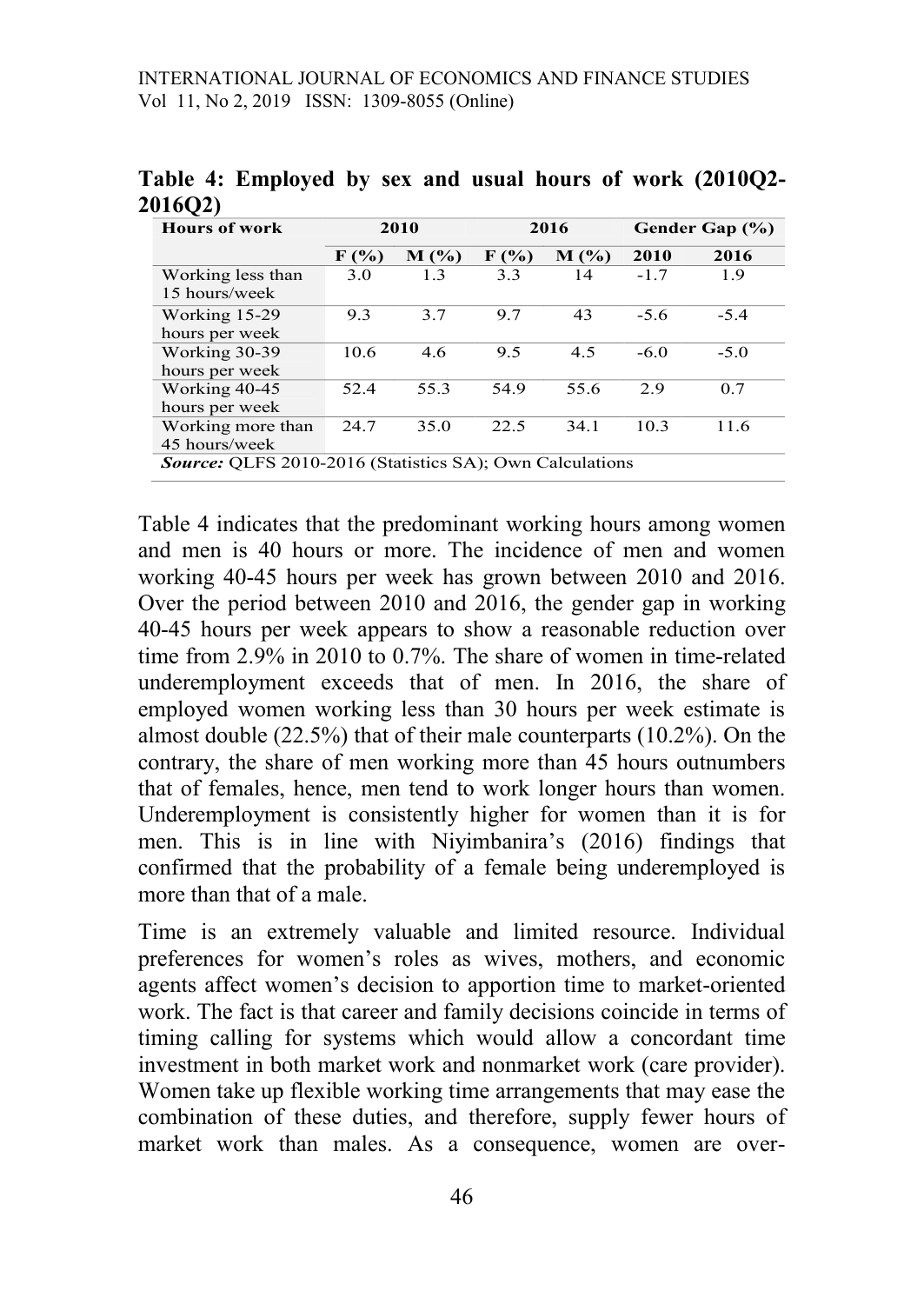represented in part-time jobs, with both positive and negative effects (OECD, 2010). Flexible work often does carry a penalty in lower wages, fewer promotions, a lower probability of full-time employment and a lower access to social security benefits (OECD, 2010).

# **4.5. Condition of employment**

Social protection policies and programs aim to address workers' living standards and economic security. Nevertheless, the extent to which some social security plans are projected and implemented can obstruct women's access to them. This is particularly the situation with social insurance kind of plans that are closely applied to formal employment. By considering full-time formal employment as the standard, such programs are absolutely gender biased since females are more likely than males to be in informal employment and work fewer hours.

The gender gap in employment, occupation and sector translates into limited access to employment-related social protection among females. For this reason, the affiliation to contributory pension schemes is strongly correlated with a regulated employment relationship through a contract and, even more strongly, with a permanent contract (ILO, 2015). As indicated in Table 5, women are consistently less well covered by pension arrangements. Approximately, 54.6% of women had no pension savings, compared to 49.2% of men in 2016. Table 5 reports on 'condition of employment by sex'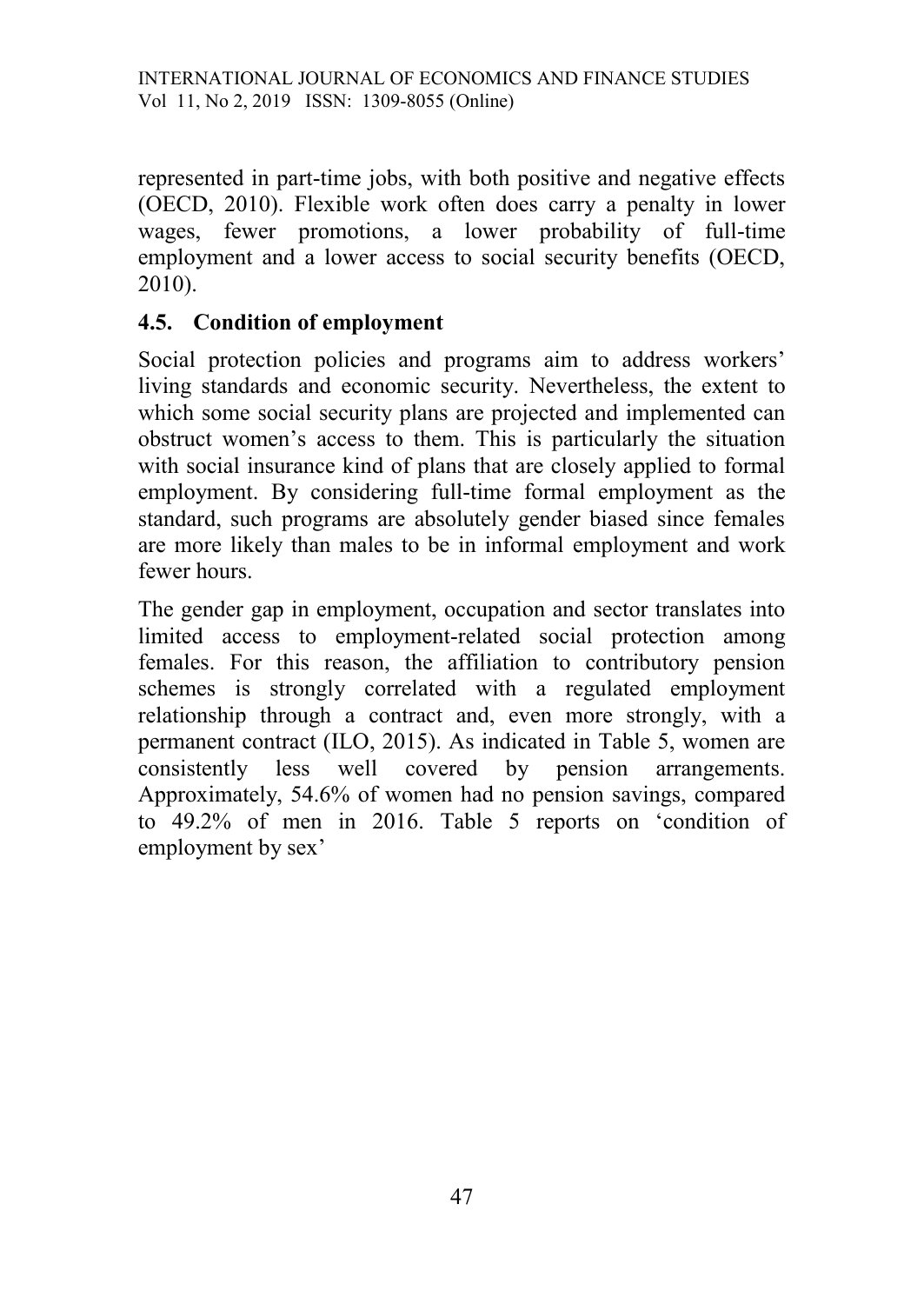| <b>Condition of employment</b>                                  | 2011 |         |                             | 2016    | Gender Gap (%) |        |  |  |
|-----------------------------------------------------------------|------|---------|-----------------------------|---------|----------------|--------|--|--|
|                                                                 | F(%) | $M($ %) | $\mathbf{F}(\mathcal{V}_0)$ | $M($ %) | 2010           | 2016   |  |  |
| No Pension/retirement fund<br>contribution                      | 54.8 | 48.3    | 54.6                        | 49.2    | $-6.5$         | $-5.4$ |  |  |
| Not Entitled to any paid leave                                  | 35.7 | 31.5    | 35.0                        | 31.8    | $-4.2$         | $-3.2$ |  |  |
| Not Entitled to paid sick leave                                 | 34.3 | 31.6    | 30.9                        | 28.8    | $-2.7$         | $-2.1$ |  |  |
| <b>Not</b><br>Entitled<br>to<br>maternity/paternity leave       | 44.4 | 47.7    | 42.3                        | 45.4    | 3.3            | 3.1    |  |  |
| No UIF contribution                                             | 47.5 | 38.4    | 425                         | 33.6    | $-9.1$         | $-8.9$ |  |  |
| Medical aid benefits                                            | 30.6 | 32.1    | 29.4                        | 30.1    | 1.5            | 0.7    |  |  |
| Written contract                                                | 76.2 | 80.0    | 795                         | 80.3    | 3.8            | 0.8    |  |  |
| Verbal agreement                                                | 23.8 | 20.0    | 20.5                        | 19.7    | $-3.8$         | $-0.8$ |  |  |
| <b>Source:</b> QLFS 2010-2016 (Statistics SA); Own Calculations |      |         |                             |         |                |        |  |  |

### **Table 5: Condition of employment by sex (2010 Q2-2016 Q2)**

Eventually, almost everyone will need to take time off from work to deal with personal or family circumstances, including illnesses, or to care for a new born. Table 5 indicates that more women than men continue to be concentrated in jobs which do not offer paid leave and paid sick leave. Approximately, 42.3% of women did not have access to maternity leave compared to 45.4% of men in 2016. Maternity leave benefits and medical aid are particularly important for women's particular needs, including the interruption to their working lives created by childbearing.

Social protection policies play a critical role in reducing poverty and inequality, supporting inclusive growth and increasing gender equality. Many informal workers are women who may interrupt paid employment to take care of children, elderly parents, and sick relatives, thereby compromising their access to social protection. Well-designed social protection schemes can narrow gender gaps in poverty rates, enhance women's access to personal income and provide a lifeline for families (UN, 2016).

The South African economy experiences devastating consequences of very high unemployment rates, with women and men disproportionately affected. The unemployment insurance system is a scheme which provides subsistence income to unemployed candidates who were previously employed and contributed towards the scheme. Table 5 indicates that 42.5% among women did not contribute to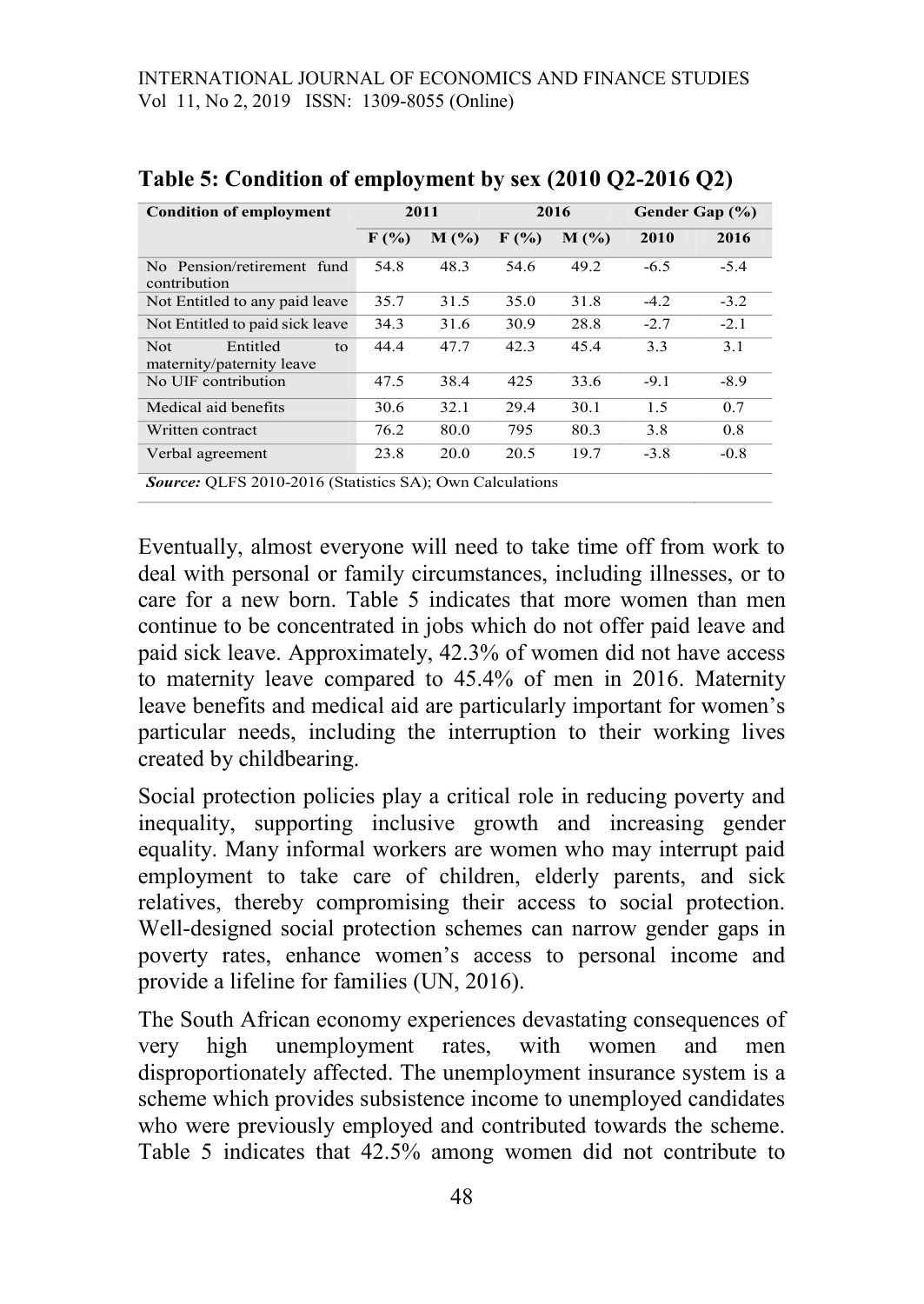Unemployment Insurance Fund (UIF) compared to 33.6% among the men. This emphasises the gender role of the employment occupation, sector and hours of work vis-à-vis the access to social protection plans. In South Africa, both employers and employees contribute to the UIF, and this fund is then used to provide income replacement benefits including unemployment, illness, maternity, adoption and dependant's benefits (Bhorat, Goga & Tseng, 2013).

The way some medical aid schemes are designed and carried out can hinder women's access to them. Some employers contribute towards the employees' medical aid plans and it might be hard for those who take full responsibility of their medical aid due to the type of the employment. The overall access to medical aid benefits is low and it has decreased among both females and males between 2010 and 2016. The gender gap in medical aid benefits access show a declining tendencies (from 1.5 % in 2010 to 0.7 % in 2016). The rate of employed females with written contracts has increased from 76.2% to 79.5 from 2010 to 2016. The corresponding estimates for males are 80.0% and 80.3%, respectively. This indicates that a higher share among employed women work with verbal agreement with their employers compared to the percentage among men.

# **5. CONCLUSION AND RECOMMENDATIONS**

The paper demonstrates areas for substantive gender equality to be realised. These include among others, occupational segregation, working hours and access to social protection. It is important that the world acknowledges that both women and men have equal rights to work and care.

In South Africa, numerous government policies that address discrimination and promote women's economic empowerment are in action. However, efforts need to be made in providing an enabling environment towards women's economic empowerment through the expansion and improvement of the infrastructure for care services. The National Health Insurance needs to kick-start to ensure the universal health coverage. Terms and conditions of maternity/paternity leave, including the benefits around it, need to be revised and the benefits need to be extended to all workers in all sectors, including domestic workers.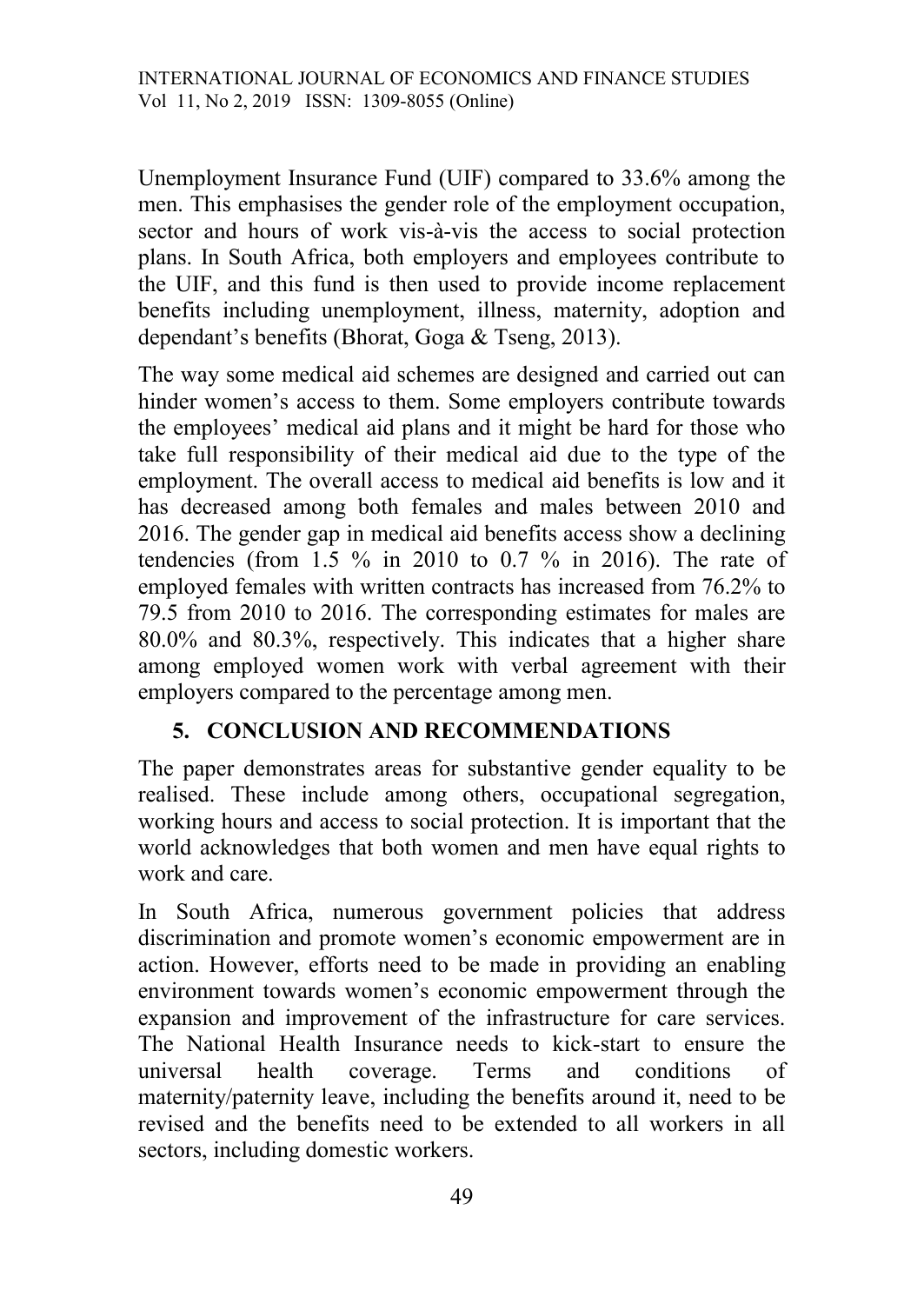### **REFERENCE LIST**

Bellamy, K. & Rake, K. (2005). *Money, money, money: Is it still a rich man's world?* London: The Fawcett Society.

Beukes, R.; Fransman, T.; Murozvi, S & Yu, D. (2017). Underemployment in South Africa. *Journal of Development Southern Africa.* 34, 33-55.

Bhorat, H. Goga, S. & Tseng, D. (2013). Unemployment Insurance in South Africa. *DPRU Working Paper* 13/160.

Bhorat, H. & Khan, S. 2018 Structural Change and Patterns of Inequality in the South African labour Market. Working Paper 201801. Development Policy Research Unit (DPRU). University of Cape Town. March 2018.

Braunstein, E., Heintz, J. (2006). Gender Bias and Central Bank Policy: Employment and Inflation Reduction. Working Paper No. 5. Project on "Alternatives to Inflation Targeting". The Political Economy Research Institute, University of Massachusetts.

Byrne, D. & Strobl, E. (2004). Defining Unemployment in Developing Countries: the case of Trinidad and Tobago. *Journal of Development Economics*, 73, 465-476.

Casale, D. (2004). What has the feminisation of the labour force bought' women in South Africa? Trends in labour force participation, employment and earnings, 1995-2001. *DPRU Working Paper No*. 04/84, Cape Town: Development Policy Research Unit.

Chen, M., Vanek, J., Lund, F., Heintzand, J., Jhabvala, R. & Bonner, C. (2005). *Progress of the world's women: women, work & poverty*. New York: United Nations Development Fund for Women (UNIFEM).

Eurofound (2016). The Gender Employment Gap: challenges and solutions. Publications Office of the European Union, Luxembourg. Evandrou, M. & Glaser, K. (2003). Combining work and family life: the pension penalty of caring. *Ageing and Society*, 23:582-60.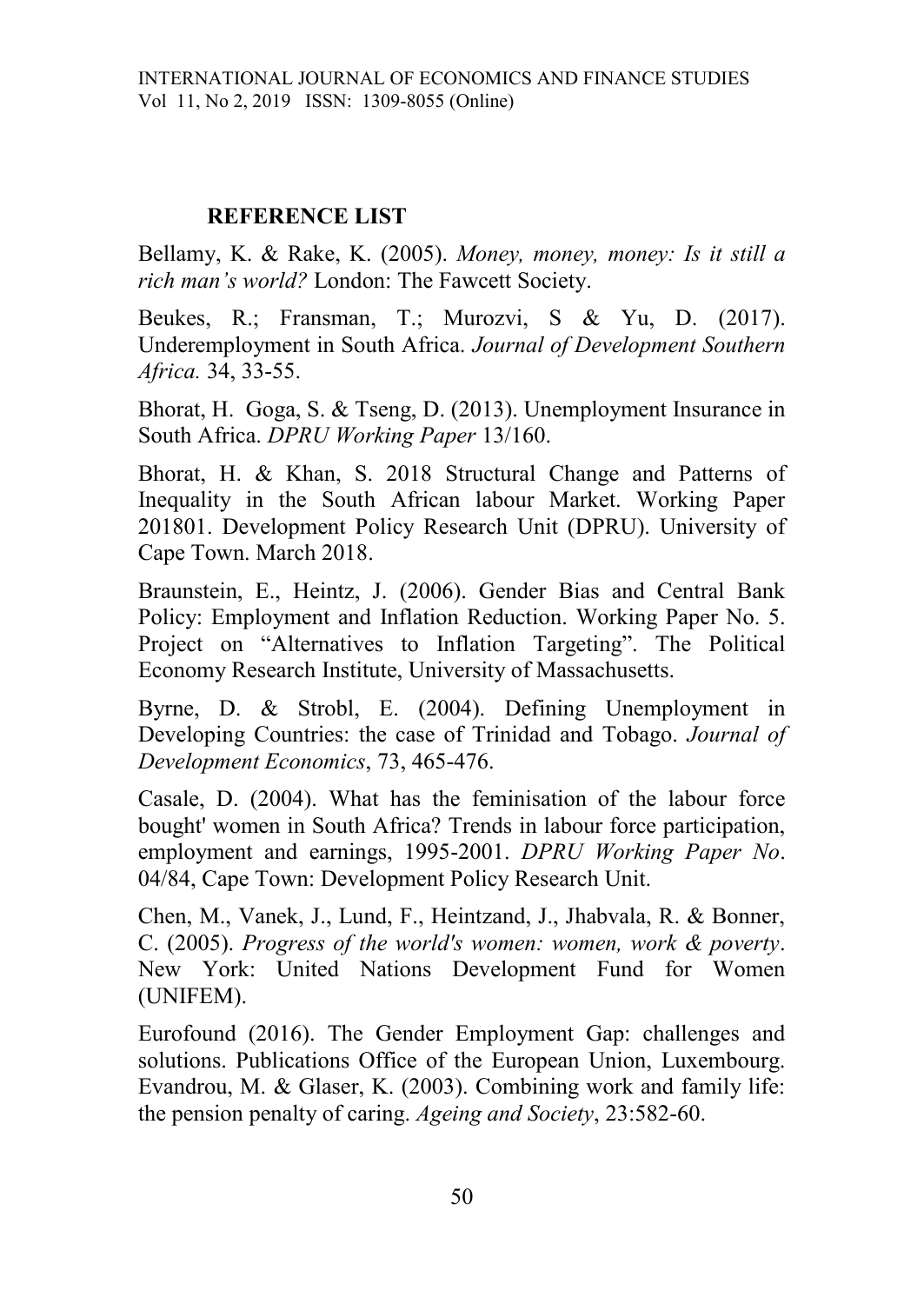Ferrant, G. Pesando, LM & Nowacka, K. (2014). Issues Paper: Unpaid Care Work: The missing link in the analysis of gender gaps in labour outcomes, OECD 2014.

Festus, L.; Kasongo, A.; Moses, M. & Yu, D. (2015). The South African Labour Market, 1995-2013. Economic Research Southern Africa (ERSA) Research Programme.

Hess, A. 2018. Benedict Cumberbatch: Actors Shouldn't take Jobs Where their Female Co-Stars Aren't Paid Equally. [https://www.cnnc.com/2018/05/14/benedict-cumberbatch-will-only](https://www.cnnc.com/2018/05/14/benedict-cumberbatch-will-only-take-a-job-wher-women-are-paid-equally.html)[take-a-job-wher-women-are-paid-equally.html.](https://www.cnnc.com/2018/05/14/benedict-cumberbatch-will-only-take-a-job-wher-women-are-paid-equally.html) Accessed 21 August 2018.

ILO. (2015). World Employment and Social Outlook: The changing nature of jobs 2015. ILO: Geneva.

ILO. (2016). Women at Work Trends 2016. International Labour Office: Geneva.

Kingdon, G. & Knight, J. (2007). Unemployment in South Africa, 1995–2003: Causes, Problems and Policies. *Journal of African Economies*, 6(5),813–848.

Levendale, C. (2017). Towards women's economic empowerment: An overview of challenges, achievements, legislative mechanisms and programmes. International Women's Conference, August 2017. Parliament of the Republic of South Africa.

Niyimbanira, F. (2016). Characterisation of time-related underemployment in a South African municipality: a case of Bushbuckridge, Mpumalanga province. *International journal of social sciences and humanity studies*, 8(1), 116-132.

OECD, (2010). OECD Employment Outlook 2010 Moving Beyond the Jobs Crisis. https://doi.org/10.1787/empl\_outlook-2010-en

OECD. 2012. Closing the gender gap: act now. OECD Publishing. http://dx.doi.org/10.1787/9789264179370-en.

Research Brief on Gender and Equality in South Africa 2013-2017. SA Human Rights Commission. [https://www.shrc.org.za/home/21/files/RESEARCH%20BRIEF%20O](https://www.shrc.org.za/home/21/files/RESEARCH%20BRIEF%20ON%20GENDER%20AND%20EQUALITY%20IN%25SOUTH%20AFRICA%202013%25TO%202017.pdf)